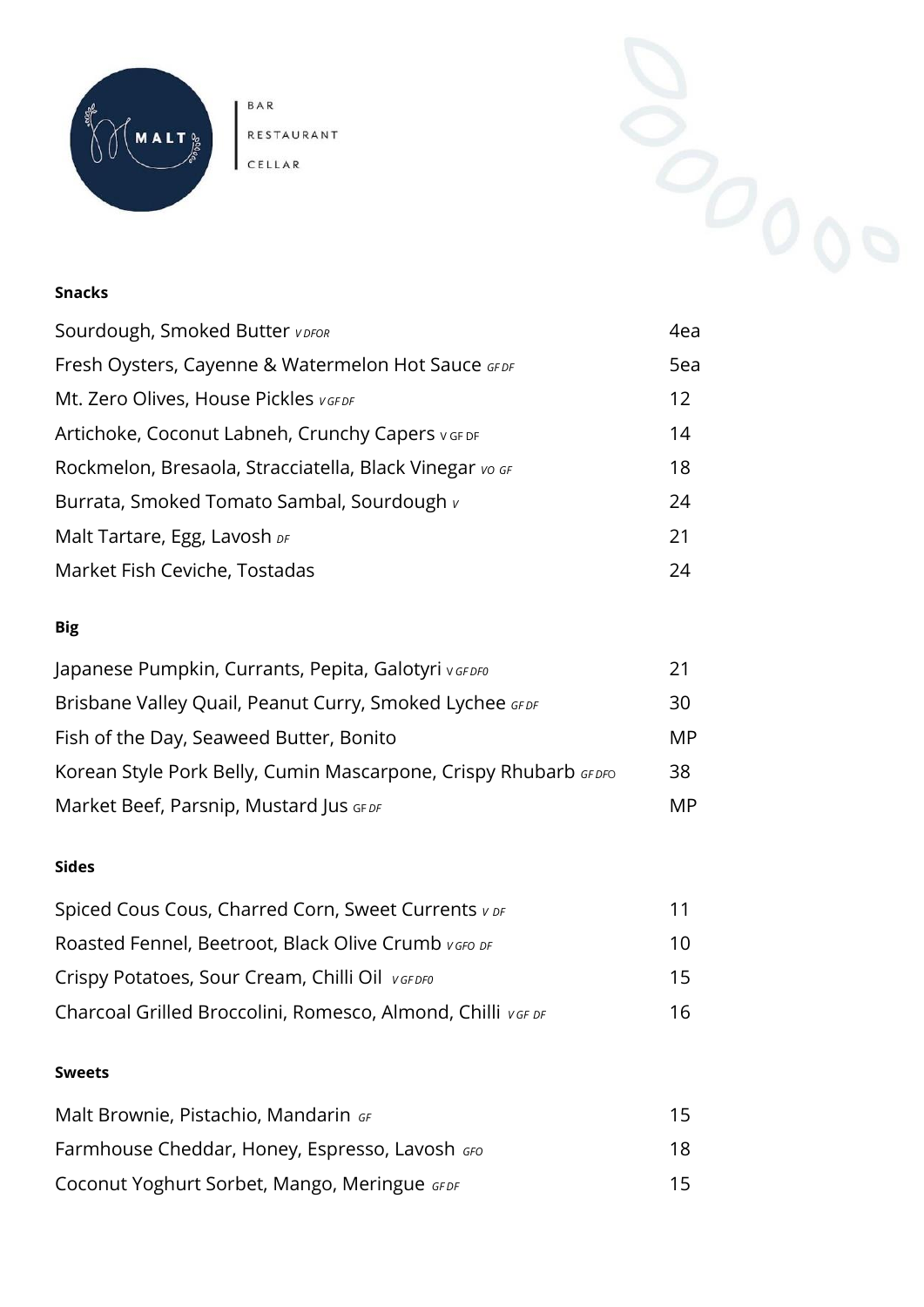

**BAR** RESTAURANT



#### **Set Menu \$89pp**

Sourdough, Smoked Butter *<sup>V</sup> DFOR* Fresh Oysters, Cayenne & Watermelon Hot Sauce GFDF Artichoke, Coconut Labneh, Crunchy Capers *V GF DF*

Brisbane Valley Quail, Peanut Curry, Smoked Lychee *GF DF* 

Spiced Cous Cous, Charded Corn, Sweet Currents *<sup>V</sup> DF*

Wagyu Brisket, Parsnip, Mustard, Jus *GF DF* 

Crispy Potatoes, Sour Cream, Chilli Oil *<sup>V</sup> GF DF0R*

Charcoal Grilled Broccolini, Romesco, Almond, Chilli *<sup>V</sup> GF DF*

Coconut Yoghurt Sorbet, Mango, Meringue *GF DF*

Malt Brownie, Pistachio, Mandarin *GF*

## **Wine Paring \$49pp**

NV De Chanceny Rose Brut, De Loire, France 2020 The Pawn Gruner Veltliner, Adelaide Hills, SA 2017 Bass Line Shiraz, Barossa Valley, SA 2020 Single Vineyard Botrytis Viognier, Yarra Valley, VIC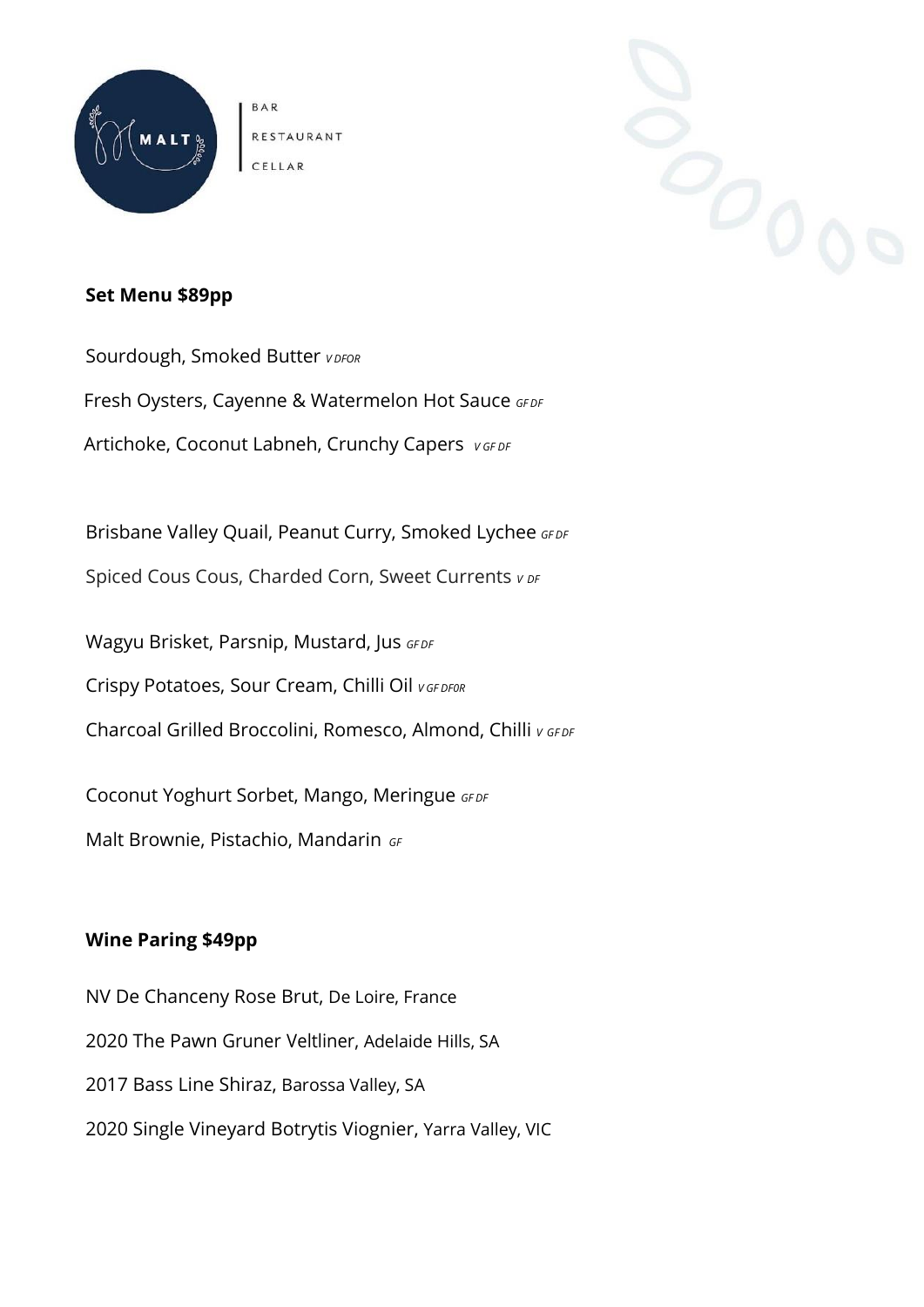# **Scan to check out our extensive beverage menu**